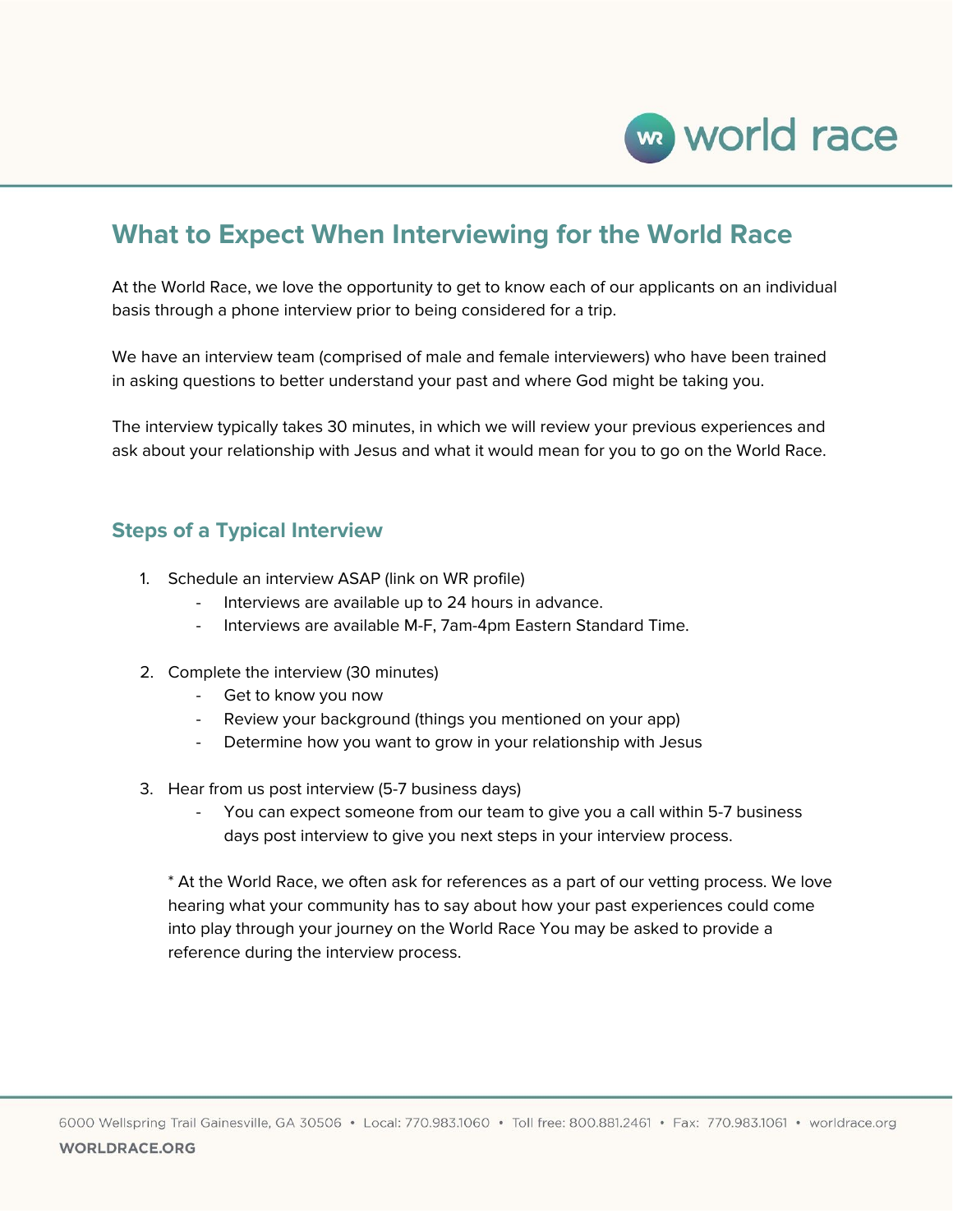

### **FAQs**

#### **How do I prepare for the interview?**

Pray! We want to know more about who you are and your relationship with Jesus. Our questions will closely follow the information that you disclosed on your application.

#### **If I miss my phone interview am I allowed to reschedule?**

We understand life happens! You will receive an email notifying you the appointment has been cancelled. Head over to your WR profile to schedule a new interview. Because our team has limited availability, each applicant will receive only two reschedule opportunities before the application is removed.

#### **What kinds of questions should I be prepared to answer?**

You will be asked questions about yourself, your background, your relationship with Jesus and how you want to grow through this World Race journey. Interviewers are trained in asking questions to better understand your past and where God might be taking you.

#### **When will I know if I'm accepted?**

You will receive an **update** on your interview status in 5-7 business days post-interview. During our interview process, we often will ask for references. Our interview process can be as swift as 24 hours and as lengthy as 3 weeks for this reason. Please be patient with us as we seek the Lord to determine if this is a great fit!

#### **Do any of my past experiences disqualify me from the World Race?**

Not necessarily. We are looking for participants who have walked through life and have learned how to seek God through challenging and uplifting circumstances. In that, we are interested in spiritually, emotionally and physically healthy individuals who are ready to go on a journey with God. If we believe the World Race is not a good fit at this time, we will give you ways to adjust so that you can reapply when the timing is right!

**How do I know if I could be a good fit for the World Race?** Check out [Expectations](https://www.worldrace.org/commitment/) of Every World Racer to learn more!